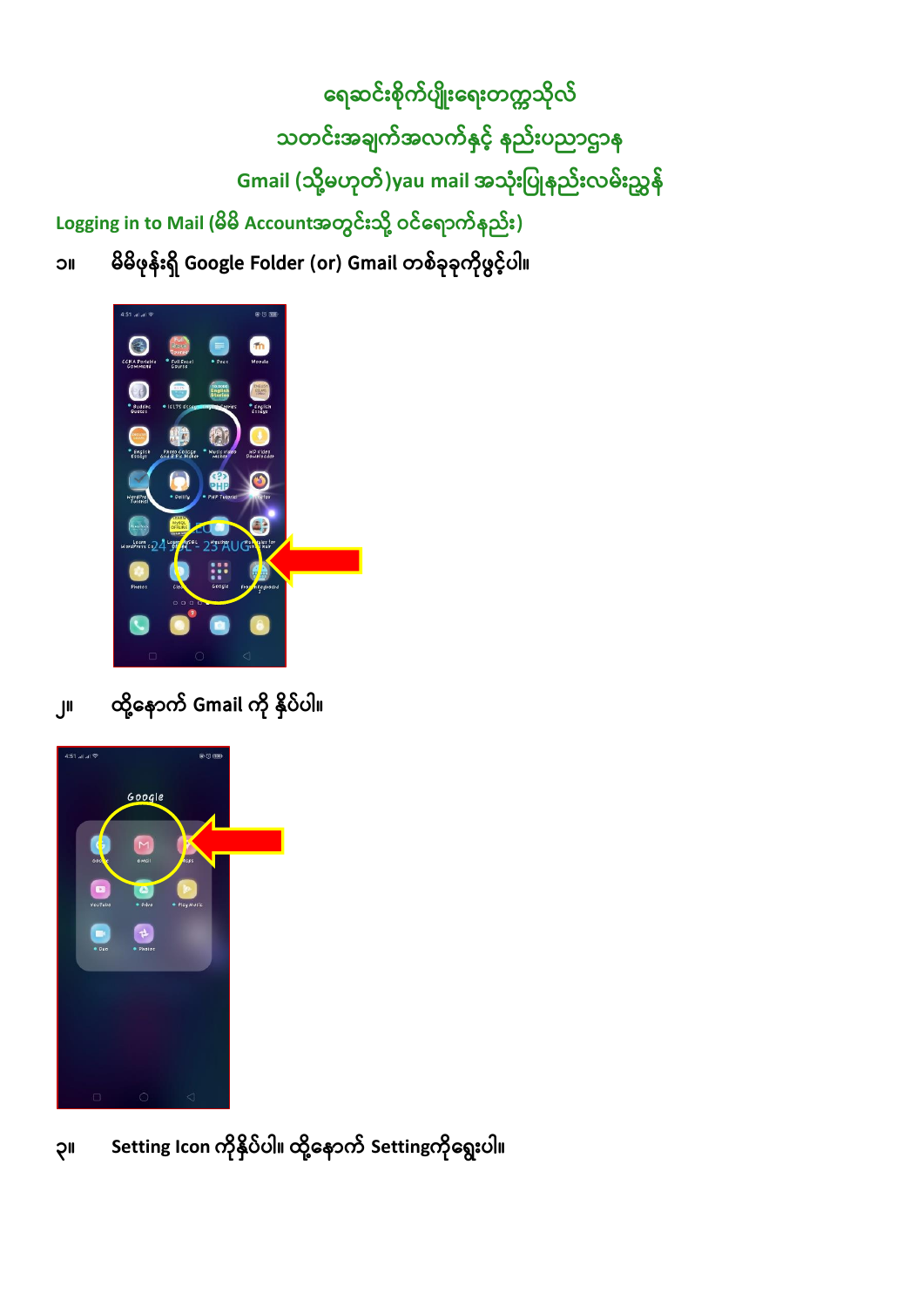

# **၄။ ထ ိုို့ရနောက် Add Accountက ိုရေ ်းပါ။**



**၅။ ထ ိုို့ရနောက် Google က ိုရေ ်းပါ။**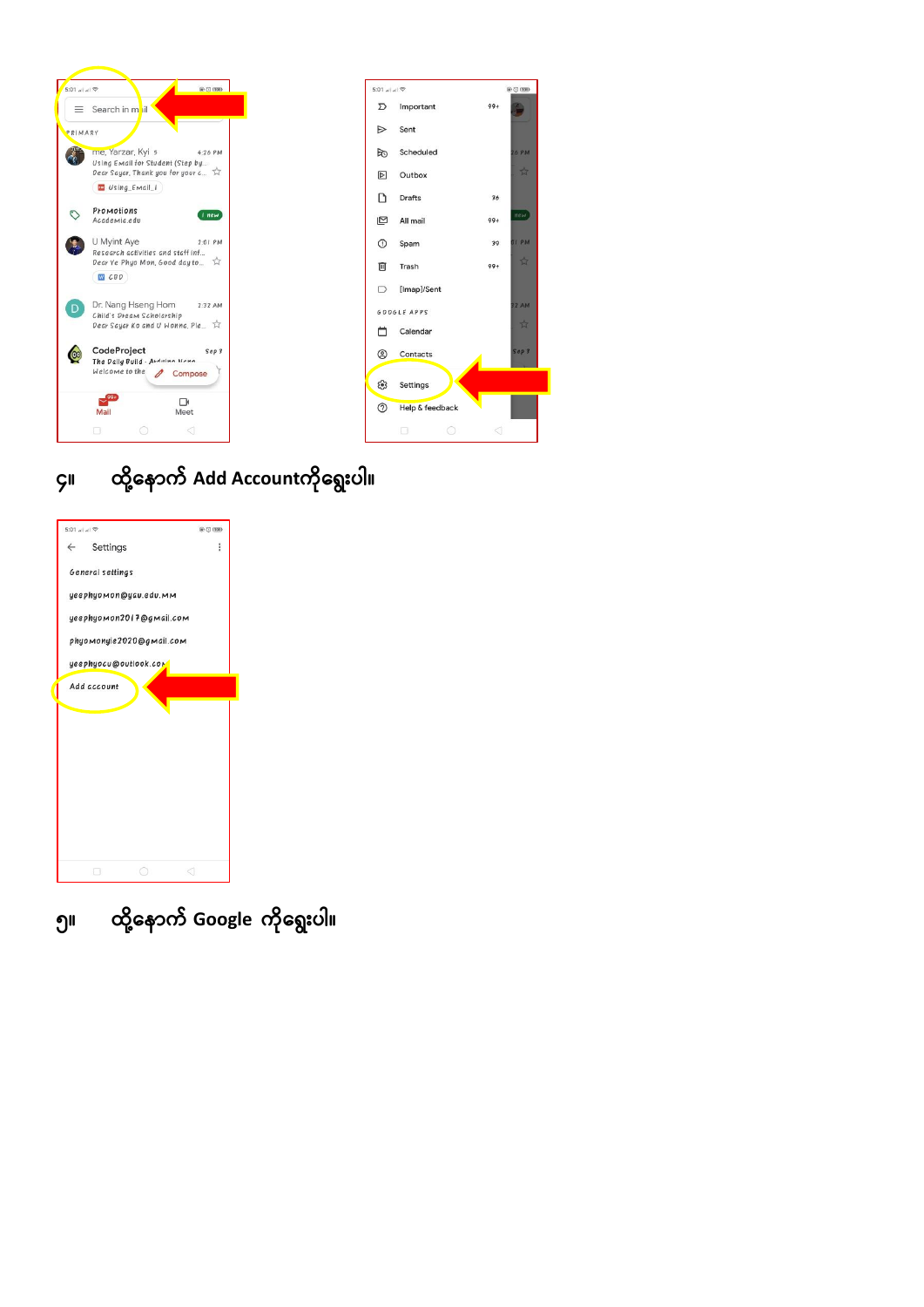| 5:01 al al 令             |              |                              | $@$ (3 (100) |  |
|--------------------------|--------------|------------------------------|--------------|--|
| M                        |              |                              |              |  |
|                          | Set up email |                              |              |  |
| G                        | Google       |                              |              |  |
|                          |              | 0 Outlook, Hotmail, and Live |              |  |
| $\overline{\phantom{a}}$ | Yahoo        |                              |              |  |
| 日图                       |              | Exchange and Office 365      |              |  |
| $\overline{\phantom{0}}$ | Other        |                              |              |  |
|                          |              |                              |              |  |
|                          |              |                              |              |  |
|                          |              |                              |              |  |
|                          |              |                              |              |  |
|                          | . .          |                              |              |  |

**၆။ Sign in ရနောတွင် မ မ yau.edu.mm mailက ို ရ ိုက်ထည ်ပါ။ ထ ိုို့ရနောက် Nextက ိုနှ ပ်ပါ။ ထ ိုို့ရနောက် password ရ ိုက်ထည ်ပါ။ Agree က ိုနှ ပ်ပါ။**



**၇။ မ မ Account က ိုရေ ်းခ ယ်ပါ။**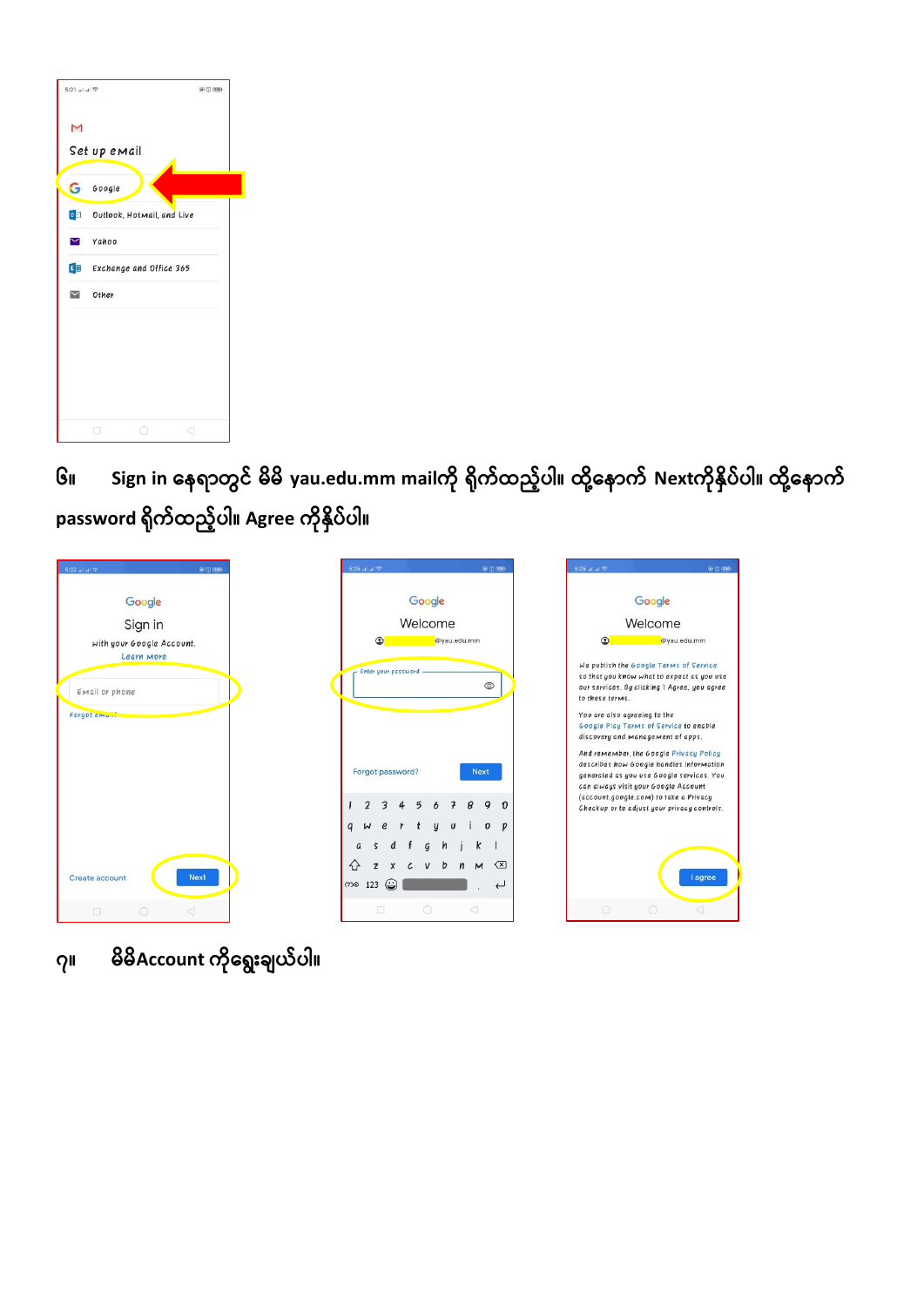| 5:06 Jul 10 3            |             | $@$ (3 (100)   |  |
|--------------------------|-------------|----------------|--|
| Settings<br>$\leftarrow$ |             | $\ddot{\cdot}$ |  |
| General settings         |             |                |  |
|                          | .edu.mm     |                |  |
|                          | @gmail.com  |                |  |
|                          | Ogmail.com  |                |  |
|                          | @yau.edu.mm |                |  |
|                          |             |                |  |
| Add account              |             |                |  |
|                          |             |                |  |
|                          |             |                |  |
|                          |             |                |  |
|                          |             |                |  |
|                          |             |                |  |
|                          |             |                |  |
|                          |             |                |  |
|                          |             |                |  |

၈။ ထိုအခါ မိမိAccountအတွင်းသို့ ဝင်ရောက်သွားမည်ကို ပုံပါအတိုင်း တွေ့မြင်ရမည် ဖြစ်ပါသည်။

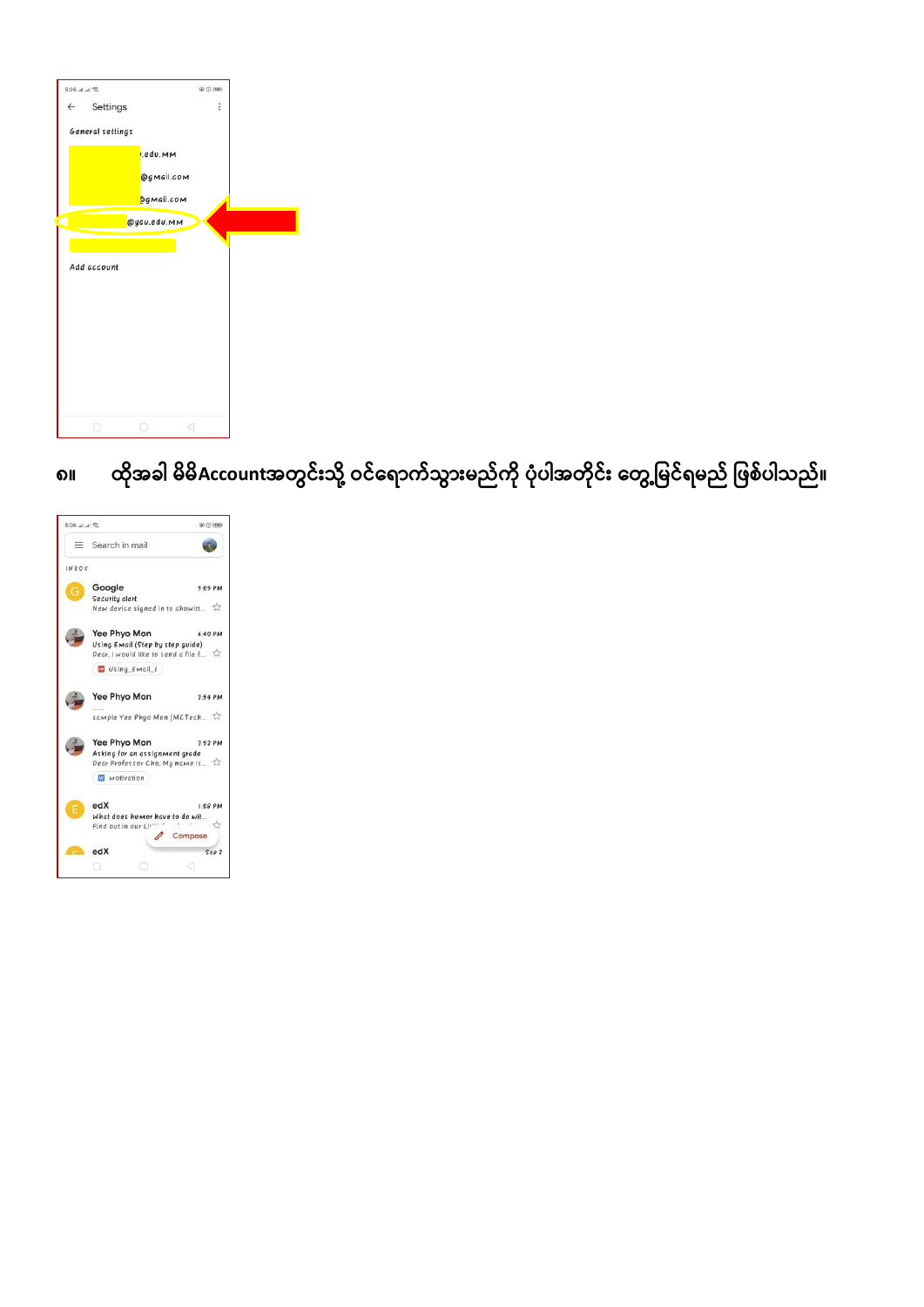**Composing a Message (Email ရေ်းသာ်းနည််း)**

**၁။ Compose က ိုနှ ပ်ပါ။ ထ ိုအခါ New Message Box ရပေါ်လာမည် ပဖစ်ပါသည်။**

| $5:06$ at at $\textcircled{3}$                                                  | <b>@ (3 (100)</b>                                                    | 5:06 Jul Jul <sup></sup>                                             | @ (5) (100)                                      |
|---------------------------------------------------------------------------------|----------------------------------------------------------------------|----------------------------------------------------------------------|--------------------------------------------------|
| Search in mail<br>$\equiv$                                                      | a.                                                                   | Compose<br>$\leftarrow$                                              | $\mathbf{C}$<br>▷                                |
| INBOX                                                                           |                                                                      | From chowittyeesoe@yau.edu                                           |                                                  |
| Google<br>Security alert                                                        | 5:05 PM<br>New device signed in to chowitt $\vec{\lambda}$           | To                                                                   |                                                  |
| Yee Phyo Mon<br>Using Email (Step by step guide)<br>$U \sin q$ Email $\Box$     | 4:40 PM<br>Dear, I would like to send a file $f_{\dots}$             | Subject<br>COMPOSE EMGIl                                             |                                                  |
| Yee Phyo Mon<br>.                                                               | $3:54$ PM<br>sample Yee Phyo Mon (MCTech $\overrightarrow{\lambda}$  |                                                                      |                                                  |
| Yee Phyo Mon<br>Asking for an assignment grade<br><b>M</b> Motivation           | 3:52 PM<br>Dear Professor Cho, My name is $\overrightarrow{\lambda}$ | 5<br>4<br>3<br>6<br>t<br>$\mathsf{y}$<br>$\boldsymbol{a}$<br>e       | 7<br>8<br>9<br>$\boldsymbol{U}$<br>$\mathcal{O}$ |
| edX<br>What does hur or have to do wit<br>Find out in $\sigma_{J}$ r Ll'<br>edX | $-28$ PM<br>☆<br>Compose<br>Sep 2                                    | $\overline{g}$<br>$\leftrightarrow$<br>ကခ 123 $\left(\bigcup\right)$ | h<br>k<br>b<br>$\mathsf{M}$<br>$\mathsf{M}$      |
| П                                                                               |                                                                      | $\Box$<br>∩                                                          | ◁                                                |

၂။ To နေရာတွင် မိမိ mail ပေးပို့လိုသည့် သူ၏လိပ်စာကို ရိုက်ထည့်ပါ။

**၃။ Subject ရနောတွင် ရပ်းပ ိုလ ိုသည ် အရ ကာင််းအောက ိုရ ိုက်ထည ်ပါ။**

**(ဥပမာ - Question about [Course name] assignment, [Course name]: Asking for an appointment, ခွင ်တ ိုင် ကာ်းပခင််း။)**

**၄။ Subjectရအာက်ေှ ရနောလွတ်တွင် Clickလိုပ်ပါ။ Cursor ရပေါ်လာလျှင် မ မ ၏ရပ်းပ ိုို့လ ိုရသာ**  အကြောင်းအရာကို အသေးစိတ်ရေးပါ။

**(ဥပမာ - Dear Professor [Name],**

**My name is [Your Name and Roll No.], from 4 th Semester, Section 1. I was wondering if we could set up an appointment to discuss my grade on [Assignment name]. Please let me know if you are able to meet next week.**

**Thank you for your time and have a great day.**

**Sincerely,**

**[Your Name, Roll No.]**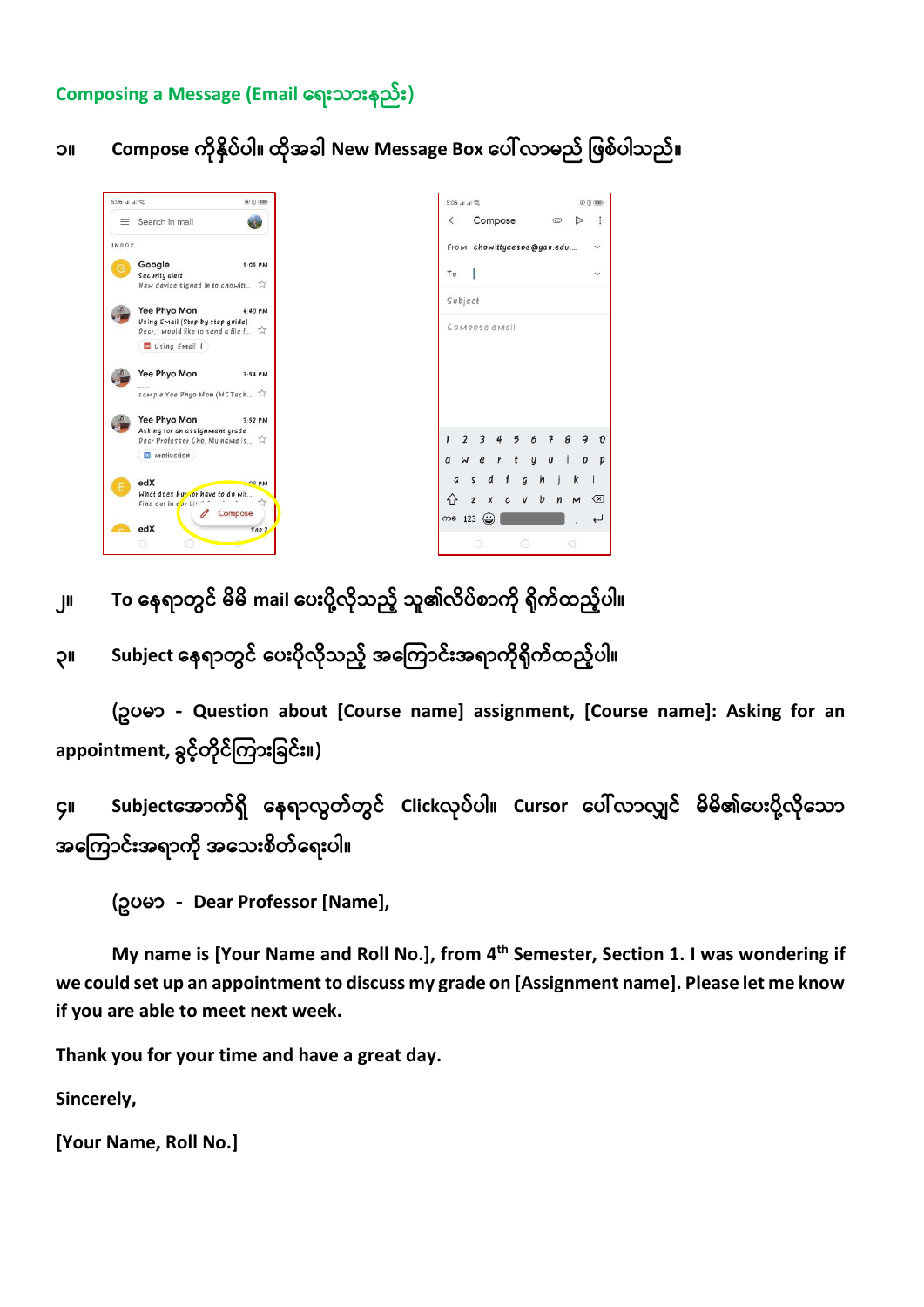၅။ အကယ်၍မိမိတွင် ပူးတွဲပေးရန်ဖိုင် (Attached File) [ဥပမာ - Microsoft Word, Excel, PowerPoint, Pdf, etc..,] ပါဝင်ပါက ပူးတွဲဖိုင်တစ်ခုကိုထည့်ရန် compose စာတမ်းဘေးရှိ paperclip **icon က ိုနှ ပ်ပါ။ ထ ိုို့ရနောက် Attach fileက ိုရေ ်းပါ။**

| 5:06 m. ln. 30:2<br>$@$ $@$ (100)<br>÷<br>Compose<br>$\leftarrow$<br>$\mathord{\text{\rm{e}}}$<br>$\triangleright$ | 5:07 Jul Jul <sup></sup><br>Compos <sup>,</sup><br>$\leftarrow$ | $@$ $@$ (100)<br>Attach file                                |
|--------------------------------------------------------------------------------------------------------------------|-----------------------------------------------------------------|-------------------------------------------------------------|
| From chowittyeesoe@yau.edu<br>$\checkmark$                                                                         |                                                                 | From chowittyee Insert from Drive                           |
| To<br>$\checkmark$                                                                                                 | To                                                              | $\checkmark$                                                |
| Subject                                                                                                            | Subject                                                         |                                                             |
| Compose email                                                                                                      | Compose email                                                   |                                                             |
| 890<br>5<br>$\overline{2}$<br>6<br>$7 -$<br>3<br>4                                                                 | 3<br>4<br>2                                                     | 5<br>6<br>7<br>8<br>9<br>$\Omega$                           |
| t<br>$\mathcal O$<br>$\mathsf{y}$<br>$\pmb{\upsilon}$<br>$\overline{p}$<br>e<br>a                                  | $\epsilon$<br>r<br>$\boldsymbol{q}$<br>$\mathsf{W}$             | t<br>y<br>$\boldsymbol{U}$<br>$\mathcal O$<br>$\mathcal{D}$ |
| k<br>h<br>d<br>$\mathbf{1}$<br>a<br>$\mathcal{G}$                                                                  | d<br>a                                                          | h<br>k<br>$\mathcal{G}$                                     |
| $\circled{x}$<br>$\leftrightarrow$<br>b<br>M<br>X                                                                  | $\boldsymbol{x}$<br>$\leftrightarrow$<br>$\overline{z}$         | $\sqrt{x}$<br>b<br>n<br>M                                   |
| $\frac{123}{2}$<br>$\overline{\phantom{a}}$                                                                        | ۲<br>ကခ 123                                                     | $\leftarrow$                                                |
| $\circ$<br>$\triangleleft$<br>$\Box$                                                                               | 0                                                               | $\circ$<br>$\triangleleft$                                  |

၆။ ထိုအခါ အောက်ဖော်ပြပါ အတိုင်း တွေ့မြင်ရမည်ဖြစ်ပြီး မိမိ ဖုန်းအတွင်းရှိ ဖိုင်သိမ်းထားသော **ရနောက ိုရေ ်းပါ။ ထ ိုို့ရနောက် ပ ိုို့လ ိုသည ် ဖ ိုင်က ိုရေ ်းခ ယ်ပါ။ OK က ိုနှ ပ်ပါ။**

| 5:07     |                      | $@$ $@$ $@$               | 5:07 at at \$                   | $@$ $@$ $@$     | 5:07 al al <sup></sup><br>$@$ (5) (100) | <b>5:08 .al .al</b> 全<br>$@$ (5) (100)           |
|----------|----------------------|---------------------------|---------------------------------|-----------------|-----------------------------------------|--------------------------------------------------|
| $\equiv$ | ownload              | 價<br>÷                    | Open from                       | 三<br>÷          | Select Storus <sup>o</sup>              | Download                                         |
|          |                      | $Modified \sim$           | Drive<br>۵<br>phyomonyie2020@gm | $d \vee$        | Phone Storage                           | 20165188122827_jpg<br>∩                          |
| 1.       |                      |                           | Drive<br>$\triangleright$       |                 | SD Card<br>в                            | 6348633fa5e4900-600.jpeg                         |
|          |                      |                           | yeephyomon@yau.ed<br>Drive<br>۵ |                 |                                         | happy-birthda 1080x675.jpg                       |
|          | <b>AA</b>            | PDF                       | yeephyomon2017@g                |                 | 3.                                      | floral-mothers $48467684$ .jpg $\bigcirc$        |
|          |                      |                           | ō<br>File Manager               |                 |                                         | happy-mother- $314-1395$ .jpg $\bigcirc$         |
| ◛        | 0.09<br>148 kB Sep 3 | SFUx-Ter<br>148 kB Aug 31 | Photos                          | Ter<br>Aug $31$ |                                         | mothers-day-cs-for-kids.jpg<br>$\bigcirc$        |
|          |                      |                           | 2.<br>o<br>Record               |                 |                                         | maxresdefault.jpg<br>O                           |
|          | PDF                  |                           | Videos                          |                 |                                         | $\circ$<br>d0c9221c4d28b<br>4.                   |
|          |                      |                           | ۵<br>Drive                      |                 |                                         | $\bigcirc$<br>IMGGes-2ipes                       |
| POF      | STUDENT              |                           | o<br>Photos                     |                 |                                         | a496484dfd959cedfcf6.jpg<br>$\odot$              |
|          | 1.44 MB Aug          |                           | Document Reader<br>Ch           |                 |                                         | Happy-Birthdat-Teacher.jpg<br>$\left($ $\right)$ |
|          |                      |                           | 斥<br>Ringdroid                  |                 |                                         | $b - a$ ul fsil 24.0ng<br>$\bigcirc$             |
|          |                      |                           | $\circ$<br>Zedge<br>$\triangle$ |                 |                                         | $(\vee)$<br>OK<br>5.                             |
|          | $\circ$<br>$\Box$    | $\triangleleft$           | $\circ$<br>$\Box$               | $\triangleleft$ | $\circ$<br>$\Box$<br>$\lhd$             | $\circ$<br>$\Box$                                |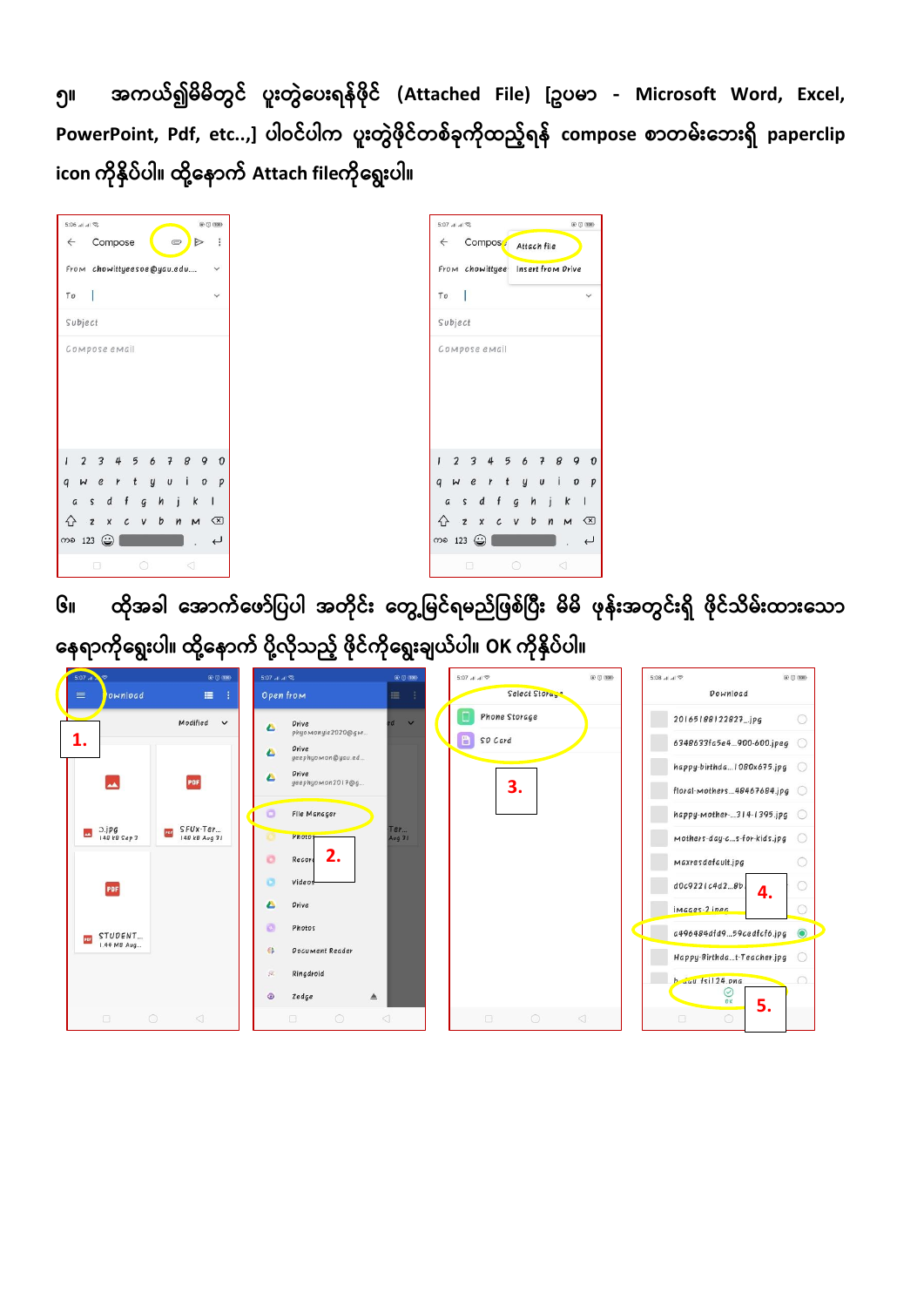#### **၇။ ထ ိုို့ရနောက် Send က ိုနှ ပ်ပါ။**



## ၈။ ထို့နောက် Sent ဟူသောစာတမ်းကို ပုံပါအတိုင်း မြင်တွေ့ ရမည် ဖြစ်ပါသည်။